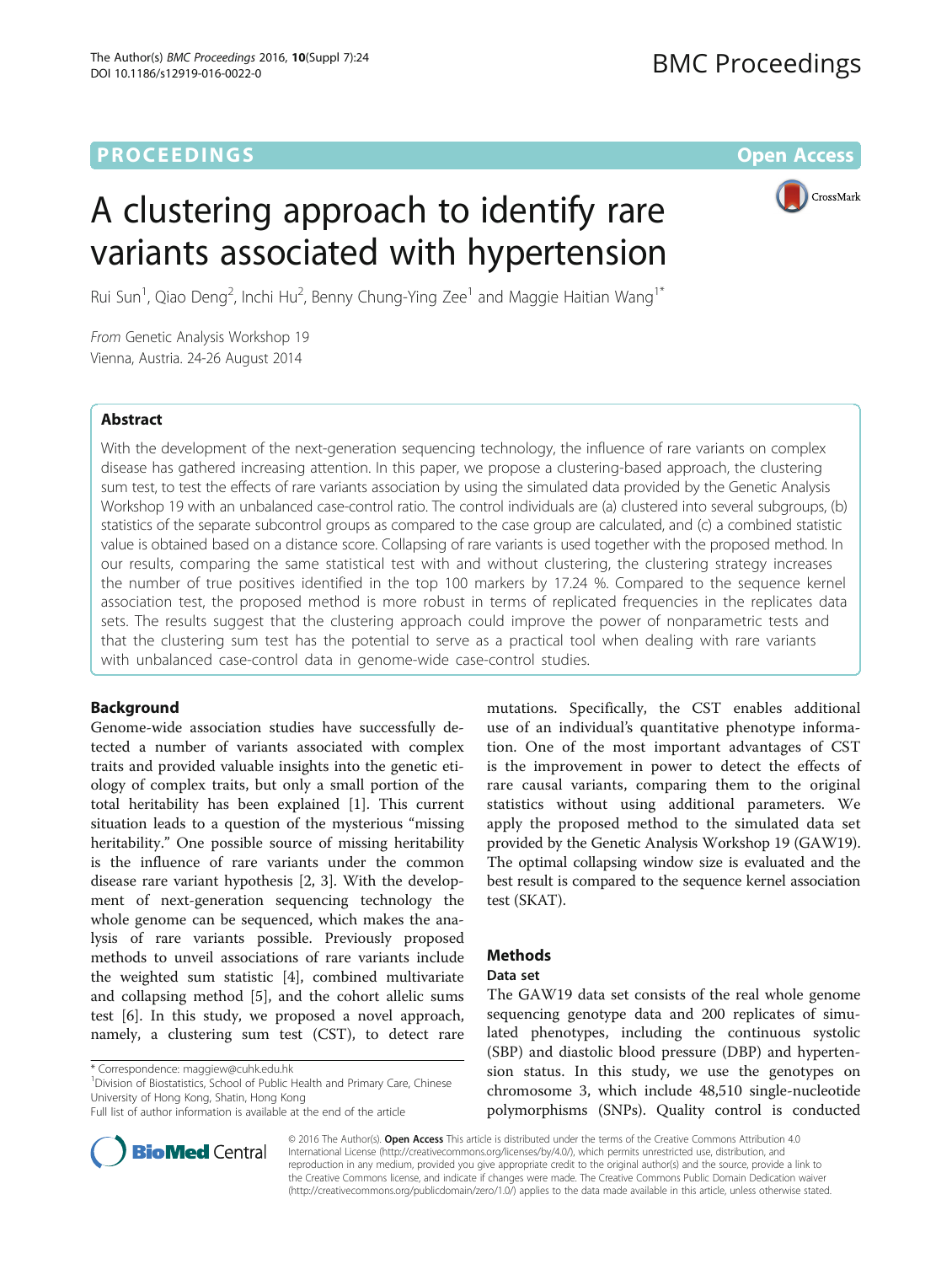<span id="page-1-0"></span>and SNPs are excluded if the percentage of missing value is more than 5 %, the minor allele frequency (MAF) equals zero, or an inconsistent genotype format exists. There are 1943 independent individuals and 42,825 SNPs that pass the quality control assessment with a MAF of less than 1 %.

#### Association test for rare variants

Suppose a marker G has 3 genotypes AA, Aa, aa coded as 0, 1, 2. Where a refers to the minor allele. We want to analyze the association of G with the binary phenotype  $Y$ , as well as with its continuous phenotype information. In this study, a  $\chi^2$  test is used to measure this association.

# Clustering and combination strategy

### Step 1. K-means clustering for individuals' classification

In this step, a K-means clustering method [[7](#page-4-0)] is used to cluster the control data into  $K$  groups, where  $K$  is an optimal group number determined by cross-validation [[8\]](#page-4-0). Thus the  $K$  sets of control data have different average levels of hypertension.

#### Step 2. Clustering sum test

Each control data set after clustering is matched with the same case data set. The  $\chi^2$  test statistic is then calculated. The clustering and the  $\chi^2$  test statistic are then combined with the weighted sum test.

The form of the clustering weighted sum test is:

$$
CST = \sum_{i=1}^{K} \frac{d_i}{D} S_i
$$
 (1)

Where,  $d_k$  is the average phenotype distance between the  $k^{th}$  control group and the case group. D is the sum of  $d_k$  and  $S_k$  is the  $\chi^2$  test applied on the  $k^{th}$  control and case data sets.

## Collapsing strategy

For all rare variants, SNPs within window size L are collapsed as pseudo markers. Window sizes L are chosen as 1, 10, 15, 20, 25, 30, 50, where one refers to no collapsing. CST is then applied to these pseudo markers and the optimal collapsing window size is chosen.

#### Results

## Selection of optimal collapsing window size

Rare variants on chromosome 3 are collapsed using different window sizes and the statistical test is conducted to detect causal variants. A "pseudo marker" is 1 collapsed marker and a corresponding "pseudo answer" is

the pseudo marker that contains at least 1 functional causal variant. Table 1 shows the mean number of true positives in top  $n$  pseudo markers in 50 replicates by using 3 methods, namely, the CST based on the  $\chi^2$  test, the  $\chi^2$  test, and SKAT [\[9](#page-4-0)], where *n* is set as 50, 100, 200, 300, 500, 750, 1000. Under the setting of chosen window size 15, CST- $\chi^2$  outperforms the  $\chi^2$  test and SKAT in different selection criteria settings. This is especially true when the selection criteria is to be within the top 100 and 300; in those cases, the number of true positives identified is 44.7 and 35.9 % higher, respectively, than the numbers identified by SKAT.

The *p* value of each table count is estimated based on a binomial distribution to describe the probability of obtaining more than the observed number of answers under the null hypothesis of no associations. Window size 15 has been demonstrated to be the most significant window size when the criteria setting is top 100 markers (Fig. [1](#page-2-0)). When the same window size selection strategy is applied to the  $\chi^2$  test and SKAT, the optimal window sizes are 15 and 10, respectively.

# Comparison of the effectiveness of clustering versus non-clustering

In this study, because CST is based on an  $\chi^2$  test, the main difference between CST and the  $x^2$  test is the clustering information. We use the results obtained using optimal window size 15 to compare the performance of the CST approach to the  $\chi^2$  test. The numbers of pseudo answers identified in the top 100 and 300 markers are 2.72 and 7.04 using CST and 2.32 and 5.78using the  $\chi^2$  test. In addition, we compare the general performance across different window sizes, that is, sizes other than 15. The significant levels of CST are still stronger than the  $\chi^2$  test in most cases (see Fig. [1](#page-2-0)). In this respect, CST has a better performance and can identify more causal markers than can the  $\chi^2$  test. This result indicates that involving more continuous phenotype information by clustering could increase the power of nonparametric tests.

| <b>Table 1</b> The number of true positives identified under |  |
|--------------------------------------------------------------|--|
| collapsing window size 15                                    |  |

| Top markers | $CST-x^2$ | $x^2$ Test | <b>SKAT</b> |
|-------------|-----------|------------|-------------|
| 50          | 1.4       | 1.24       | 1.08        |
| 100         | 2.72      | 2.32       | 1.88        |
| 200         | 4.74      | 4.2        | 3.62        |
| 300         | 7.04      | 5.78       | 5.18        |
| 500         | 10.48     | 9.68       | 9.02        |
| 750         | 14.48     | 13.92      | 13.46       |
| 1000        | 18.62     | 18.74      | 17.6        |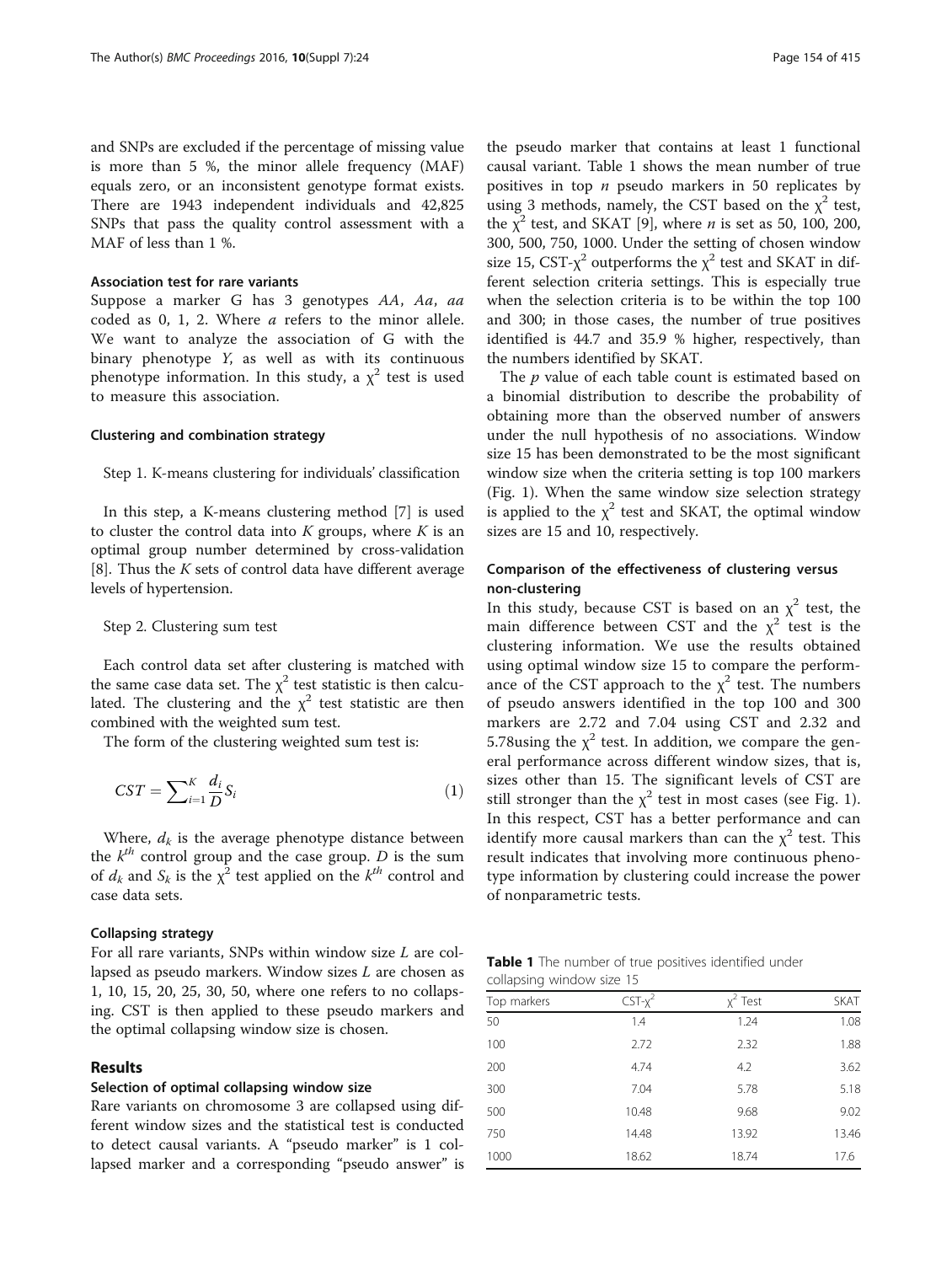<span id="page-2-0"></span>

# Comparison of clustering sum test to sequence kernel association test

In this part, we compare the number of causal markers identified by CST and SKAT under their optimal window sizes. Table 2 summarizes the information of the top 5 answers that CST and SKAT identified and provides several interesting findings.

# Power and robustness of clustering sum test

In the top 2 pseudo answers detected, the replication frequencies of CST are as high as 22 and 16 out of the total 50 replicates, whereas they are 10 and 6 using SKAT. In the top 5 pseudo answers, the replication frequency is 96.3 % higher than it is for SKAT. These results show that CST is a more robust approach than SKAT for identifying rare variants. This may be because of the nonparametric nature of the CST, which could weaken the influence of noise from different types of underlying genetic architecture.

# Validation and effect size of answers identified

Information on causal markers for hypertension in the simulated data is provided by GAW19. The gene MAP4 shows the strongest effect among causal genes in

Table 2 Top 5 pseudo answers identified by CST and SKAT

| Method      | Rank          | Rep freq <sup>a</sup> | Gene        | Number of<br>SNPs identified | SNP with the strongest effect |              |            | Cumulative effect |            |
|-------------|---------------|-----------------------|-------------|------------------------------|-------------------------------|--------------|------------|-------------------|------------|
|             |               |                       |             |                              | Position                      | SBP          | <b>DBP</b> | <b>SBP</b>        | <b>DBP</b> |
| <b>CST</b>  |               | 22                    | MAP4        |                              | 47912407                      | $-20.621$    | $-9.595$   | $-114.19$         | $-53.134$  |
|             | 2             | 16                    | ZBTB38      |                              | 141164276                     | $-0.007$     | $-0.002$   | $-0.007$          | $-0.002$   |
|             | 3             | 9                     | SEMA3F      | $\overline{4}$               | 50225153                      | 1.418        | 1.013      | 3.063             | 2.189      |
|             | 4             |                       | MLH1        | 6                            | 37092025                      | $\mathbf{0}$ | $-0.449$   | $\mathbf{0}$      | $-2.084$   |
|             | 5             |                       | SEMA3F      | 3                            | 50222879                      | 1.361        | 0.973      | 3.472             | 2.482      |
| <b>SKAT</b> |               | 10                    | ZBTB38      |                              | 141164276                     | $-0.007$     | $-0.002$   | $-0.007$          | $-0.002$   |
|             | $\mathcal{P}$ | 6                     | ARHGEF3     | 2                            | 56835799                      | $-0.067$     | $-0.062$   | $-0.127$          | $-0.117$   |
|             | 3             | 5                     | MAP4        |                              | 48040284                      | $-20.808$    | $-9.682$   | $-20.808$         | $-9.682$   |
|             | 4             | 5                     | <b>FLNB</b> |                              | 58134409                      | 1.687        | 0.249      | 1.687             | 0.249      |
|             | 5             | 4                     | MUC13       |                              | 124646631                     | $\mathbf{0}$ | $-2.178$   | $\mathbf{0}$      | $-2.178$   |

<sup>a</sup>Replication frequency, replication times of being identified in 50 replicates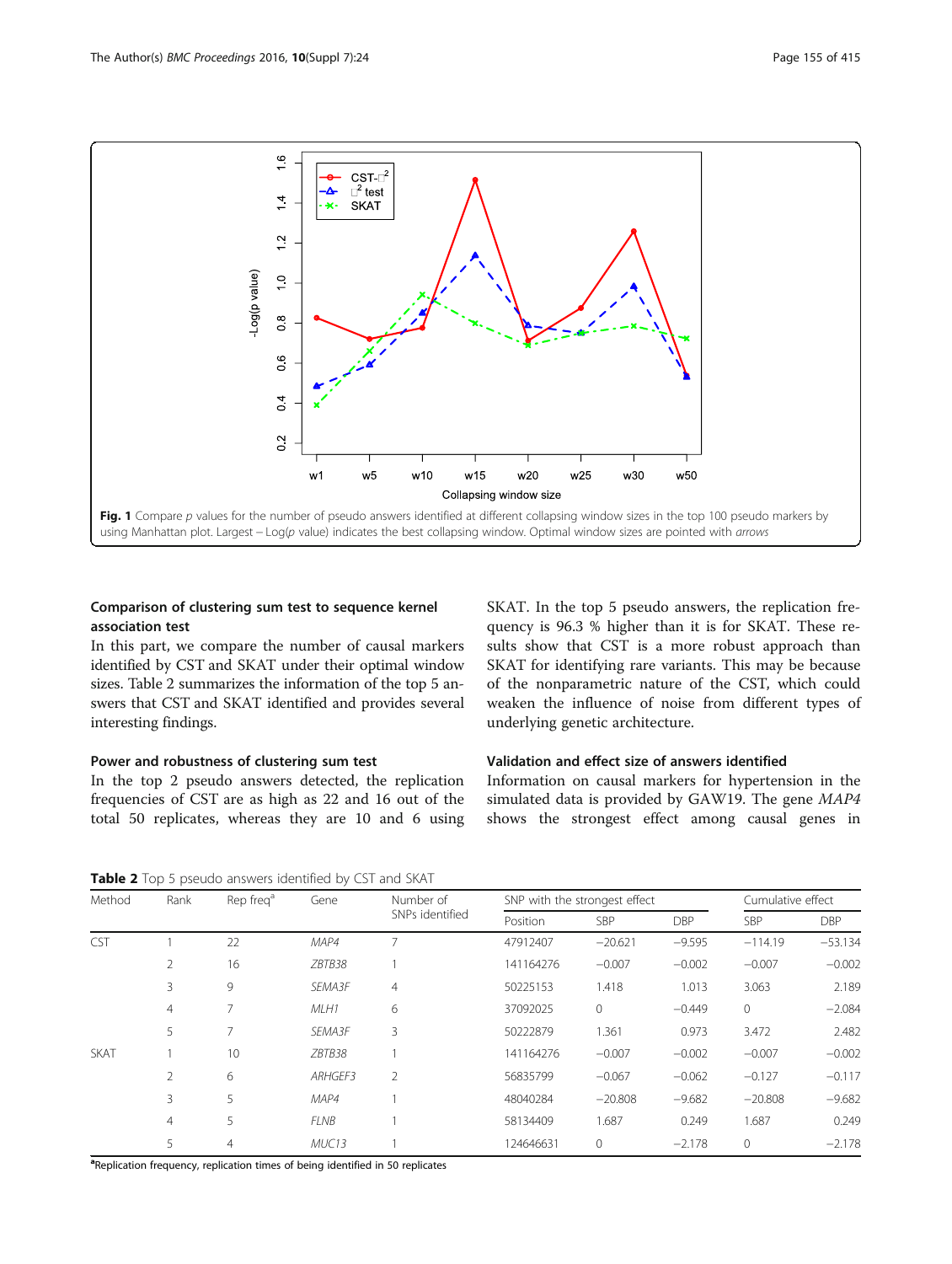chromosome 3. Both the CST and the SKAT could detect MAP4 in the top 5 markers, although the detected SNPs in MAP4 are not the same. MAP4 ranks first by the CST, and this pseudo marker includes seven answer SNPs with cumulative effects of −114.19 and −53.134 in SBP and DBP, respectively. Cumulative effects in MAP4 identified by SKAT are −18.180 and −8.459 in SBP and DBP. The cumulative effect is calculated by the sum of SBP and DBP effects within the same collapsing window. In addition, CST identifies the pseudo marker containing more than three causal SNPs, whereas in the SKAT result, 4 of the top 5 pseudo answers contain only 1 causal SNP. From this perspective, CST can detect causal markers with the largest cumulative effect size in a robust manner whereas SKAT tends to detect markers containing a single SNP with a different effect size rather than with a large cumulative effect.

### Little-overlapping markers identified

Surprisingly, the findings by the two methods show very little overlap: only one marker is detected by both methods at SNP position 141164276 in gene ZBTB38. One gene, MAP4, could be detected in different regions by both methods. Findings of these two genes could further validate the effectiveness and accuracy of CST: the top marker identified is supported to have the strongest effect on hypertension and the second marker is the only overlapped variant identified and ranked as the topmost by SKAT. The small-overlapping pattern might be a result of the difference between the theoretically based hypothesis of the definition to measure the causal relationship between markers and disease of interest. One assumption behind collapsing is that the genetic probability distribution is similar within the same collapsing region. CST could match the assumption to enlarge the collapsed signals in the same effect direction. For SKAT, it is a kernel regression to detect the effect in each region and an inverse weight score is given to rare SNPs. SKAT is more useful and sensitive for detecting SNPs in a region with an opposite effect direction.

# **Discussion**

# Features of clustering sum test

In this paper, we propose a clustering-based test to detect rare variants when continuous phenotypes are available. There are three advantages of doing this: First, the CST can make better use of phenotype information, instead of just dichotomizing continuous phenotypes in a single case-control study. Second, when the ratio of number of cases to controls is extreme, the CST can balance the number of samples in each casecontrol set by dividing the larger group into smaller groups. Third, CST produces more robust results than the other tests because of its nonparametric form. All of the above findings suggest that CST has the potential to become a useful method in dealing with rare variants in case-control studies and thus is worth further investigation.

## Issue in terms of genetic architecture

The CST has been shown to outperform SKAT with larger power when the collapsing region contains many causal SNPs with the same effect direction. With the collapsing strategy applied, the CST, as a burden test, combines signals of rare variants within a certain region, thus, signals of cumulative effects could be enlarged for detecting whether the effects of causal variants are in the same direction. SKAT is based on a multiple regression to directly measure the relationship between phenotypes and multiple genetic variants in a region [\[9](#page-4-0)] and it is able to capture effects in a region with different directions. SKAT tends to detect a rare variant region with a single or a small number of causal markers with large effect. This phenomenon also suggests that extending the scope of knowledge in different genetic architectures could help when choosing an appropriate method in genetic association studies.

## Conclusions

Previous study on a similar version of GAW19 data sets indicates that the false-positive rate is usually high, as our results show in Table [1](#page-1-0) [\[10](#page-4-0)]. The proposed CST approach has an attractive feature in that it increases power by using continuous phenotypes combined with categorical data tests for dichotomous phenotypes. It could be generalized to apply to multiple phenotypes by using different statistics to deal with unbalanced casecontrol data for genetic association tests.

#### Acknowledgements

We would like to thank GAW19 for granting Rui Sun the student travel award. This work is partially supported by RGC-GRF [476013], NSFC Youth grant [31401124], and NSFC [81473035]. We would like to thank Tony Liu and Sammy Tang for providing technical support of computing service in the Li Ka Shing Institute of Health Sciences, CUHK.

#### Declarations

This article has been published as part of BMC Proceedings Volume 10 Supplement 7, 2016: Genetic Analysis Workshop 19: Sequence, Blood Pressure and Expression Data. Summary articles. The full contents of the supplement are available online at [http://bmcproc.biomedcentral.com/articles/](http://bmcproc.biomedcentral.com/articles/supplements/volume-10-supplement-7) [supplements/volume-10-supplement-7.](http://bmcproc.biomedcentral.com/articles/supplements/volume-10-supplement-7) Publication of the proceedings of Genetic Analysis Workshop 19 was supported by National Institutes of Health grant R01 GM031575.

#### Authors' contributions

RS proposed the CST method, performed the analysis, and wrote the manuscript. MHW contributed the overall study design, assisted in writing, and revised the manuscript. QD and IH provided ideas and contributed to the discussion part. BZ contributed and coordinated the study. All authors read and approved the final manuscript.

#### Competing interests

The authors declare that they have no competing interests.